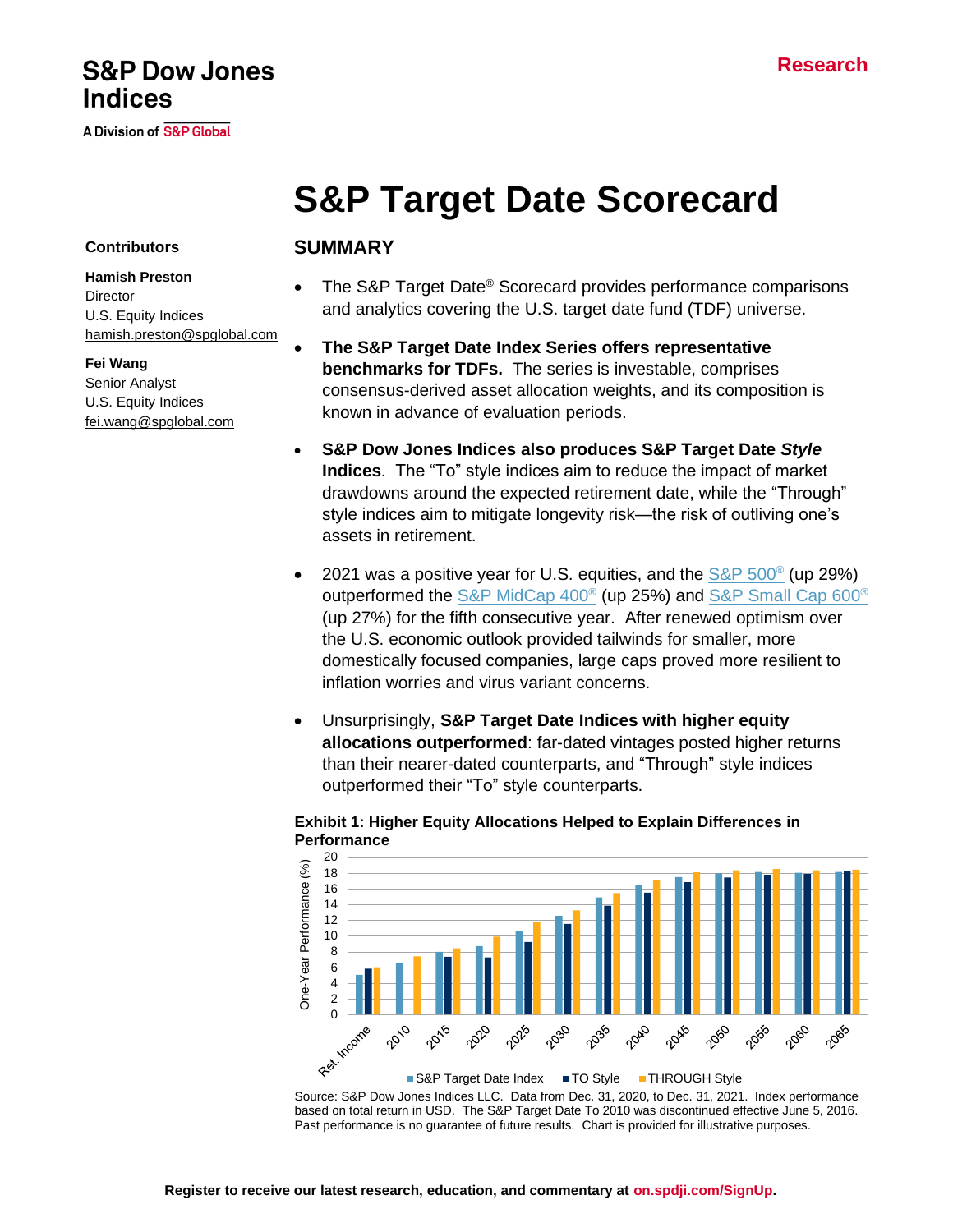• As has been typical in our reports, **near-dated S&P Target Date Indices had higher riskadjusted performance than their far-dated counterparts**. The risk reduction from allocating more heavily to fixed income more than compensated for lower performance.

| Exhibit 2: S&P Target Date Indices Risk/Return Overview |                       |       |       |       |       |       |       |       |       |       |       |       |         |
|---------------------------------------------------------|-----------------------|-------|-------|-------|-------|-------|-------|-------|-------|-------|-------|-------|---------|
| <b>PERIOD</b>                                           | RET.<br><b>INCOME</b> | 2010  | 2015  | 2020  | 2025  | 2030  | 2035  | 2040  | 2045  | 2050  | 2055  | 2060  | $2065+$ |
| <b>PERFORMANCE (%)</b>                                  |                       |       |       |       |       |       |       |       |       |       |       |       |         |
| 2021                                                    | 5.11                  | 6.54  | 8.01  | 8.76  | 10.67 | 12.61 | 14.93 | 16.55 | 17.51 | 17.99 | 18.19 | 18.05 | 18.17   |
| 3-Year                                                  | 9.03                  | 10.22 | 11.19 | 11.79 | 13.37 | 14.90 | 16.56 | 17.69 | 18.32 | 18.66 | 18.76 | 18.84 | 18.88   |
| 5-Year                                                  | 6.52                  | 7.36  | 8.08  | 8.60  | 9.65  | 10.63 | 11.67 | 12.40 | 12.81 | 13.07 | 13.18 | 13.28 | 13.30   |
| 10-Year                                                 | 5.59                  | 6.55  | 7.43  | 8.13  | 9.01  | 9.83  | 10.63 | 11.19 | 11.56 | 11.83 | 12.00 | 12.05 |         |
| <b>ANNUALIZED VOLATILITY (%)</b>                        |                       |       |       |       |       |       |       |       |       |       |       |       |         |
| 3-Year                                                  | 6.08                  | 6.91  | 7.86  | 8.71  | 10.32 | 12.02 | 13.72 | 14.85 | 15.52 | 15.85 | 16.02 | 16.07 | 16.07   |
| 5-Year                                                  | 5.26                  | 6.01  | 6.85  | 7.61  | 8.99  | 10.46 | 11.90 | 12.86 | 13.41 | 13.71 | 13.84 | 13.90 | 13.90   |
| 10-Year                                                 | 4.55                  | 5.39  | 6.28  | 7.09  | 8.20  | 9.32  | 10.39 | 11.12 | 11.58 | 11.89 | 12.05 | 12.11 |         |
| <b>RISK-ADJUSTED PERFORMANCE</b>                        |                       |       |       |       |       |       |       |       |       |       |       |       |         |
| 3-Year                                                  | 1.49                  | 1.48  | 1.42  | 1.35  | 1.29  | 1.24  | 1.21  | 1.19  | 1.18  | 1.18  | 1.17  | 1.17  | 1.18    |
| 5-Year                                                  | 1.24                  | 1.23  | 1.18  | 1.13  | 1.07  | 1.02  | 0.98  | 0.96  | 0.96  | 0.95  | 0.95  | 0.96  | 0.96    |
| 10-Year                                                 | 1.23                  | 1.22  | 1.18  | 1.15  | 1.10  | 1.06  | 1.02  | 1.01  | 1.00  | 0.99  | 1.00  | 0.99  |         |

Source: S&P Dow Jones Indices LLC. Data as of Dec. 31, 2021. All figures are annualized, based on monthly total returns. Past performance is no guarantee of future results. Table is provided for illustrative purposes

• Similarly, **near-dated "To" style indices posted higher risk-adjusted performance than their "Through" style counterparts**, especially over three- and five-year horizons. But far-dated "Through" style indices' higher performance more than compensated for higher volatility, especially over the 10-year horizon.



#### **Exhibit 3: Difference in Risk-Adjusted Performance**

Source: S&P Dow Jones Indices LLC. Data as of Dec. 31, 2021. Chart shows the difference in risk-adjusted performance between "To" and "Through" S&P Target Date Style Indices. Figures based on annualized returns, volatilities, based on monthly total returns. Past performance is no guarantee of future results. Chart is provided for illustrative purposes.

• TDFs with more assets typically outperformed their smaller counterparts; asset-weighted returns were higher than equal-weighted returns for most vintages over one-, three- and five-year periods. However, longer-dated TDFs with fewer assets outperformed in 2021.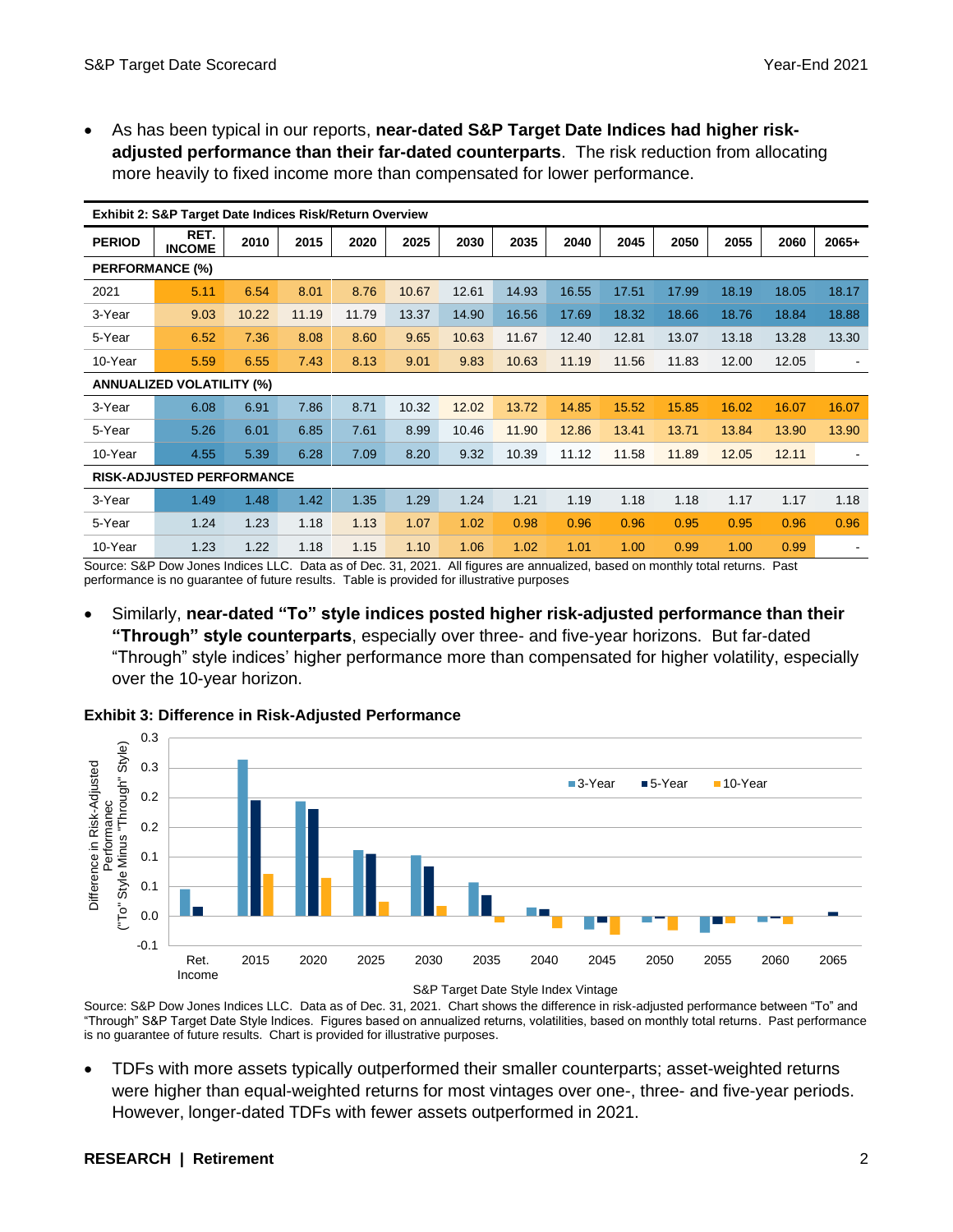## **A UNIQUE SCORECARD FOR THE TARGET DATE UNIVERSE**

The S&P Target Date Scorecard presents the performance of TDFs as compared to appropriate benchmark indices. We consider all target date asset allocation policies to be active decisions, so we include funds that use passive underlying investments as well as active underlying investments. The scorecard covers target dates from retirement income to 2065 and beyond, and it has the following unique features.

- A Representative Target Date Benchmark: The S&P Target Date Index<sup>1</sup> is the only consensusdriven target date benchmark offered by an independent index provider. Its asset class exposure and glide path are functions of market observations acquired from an annual survey of target date managers. The index currently includes target dates from retirement income through 2065+. The S&P Target Date To Retirement Income and the S&P Target Date Through Retirement Income Index Series were launched in January 2015, and performance is incorporated as accumulated history becomes available.
- **Apples-to-Apples Comparison:** Target date fund returns are sometimes compared to popular asset class benchmarks such as the S&P 500 or Bloomberg Barclays U.S. Aggregate Bond Index. The S&P Target Date Scorecard avoids this pitfall by measuring a fund's returns against the returns of the benchmark that is most appropriate for each target date category.
- **Asset Allocation Risk Revealed:** Sometimes custom, multi-asset class benchmarks are used for comparison purposes. However, these benchmarks do not measure asset allocation risk, as they are typically set with asset class exposure selected by fund managers. They also may lack transparency with respect to the method behind their calculation and may not be adjusted for changes in asset allocation policy over time. The report avoids these problems by referencing our consensus-driven target date benchmark that provides a representative proxy of asset allocation risk for each target date vintage.
- **Asset-Weighted Returns:** Average returns for a fund group are often calculated using only equal weighting, which results in the returns of a USD 10 billion fund affecting the average in the same manner as the returns of a USD 10 million fund. An accurate representation of how market participants fared in a particular period can be better ascertained by calculating weighted-average returns, in which each fund's return is weighted by net assets. The S&P Target Date Scorecard shows both equal- and asset-weighted averages. Additionally, we now use all share classes to calculate average TDF returns and performance quartiles.
- **Data Cleaning:** Appropriate peer groups are built from underlying databases, so meaningful benchmark comparisons may be performed. TDFs with vintages of 2065 or beyond are compared with the [S&P Target Date 2065+ Index.](https://www.spglobal.com/spdji/en/indices/multi-asset/sp-target-date-2065-index?utm_source=pdf_commentary) TDFs with vintages that have already passed, such as 2005, are compared with the [S&P Target Date Retirement Income Index.](https://spglobal.com/spdji/en/indices/multi-asset/sp-target-date-retirement-income-index?utm_source=pdf_commentary) Average TDF returns, both equal-weighted and asset-weighted, are calculated using all share classes within each fund family in order to represent the aggregate experience of TDF shareholders. The S&P Target Date Scorecard offers the only comprehensive, periodic, and publicly available source of such data. Reports are available at [spglobal.com/spdji.](https://www.spglobal.com/spdji/en?utm_source=pdf_commentary)

<sup>1</sup> It is not possible to invest directly in an index. Indices are statistical composites and their returns do not include payment of any sales charges or fees an investor would pay to purchase the securities they represent. Such costs would lower performance.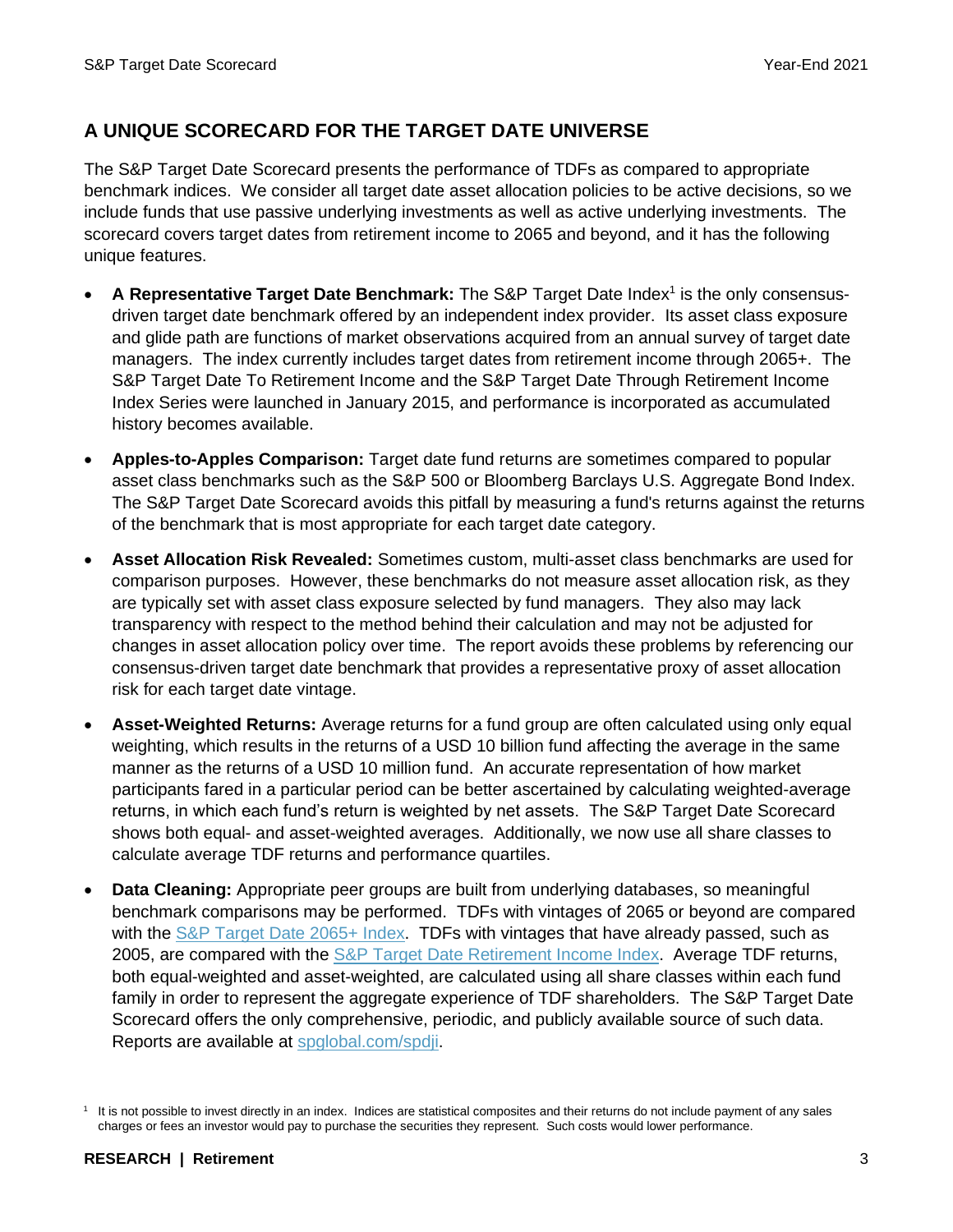

**Report 1: S&P Target Date Benchmark Glide Path – Index Weights**

Source: S&P Dow Jones Indices LLC. Data as of Dec. 31, 2021. Charts are provided for illustrative purposes. Past performance is no guarantee of future results. The S&P Target Date To 2010 was discontinued effective June 5, 2016.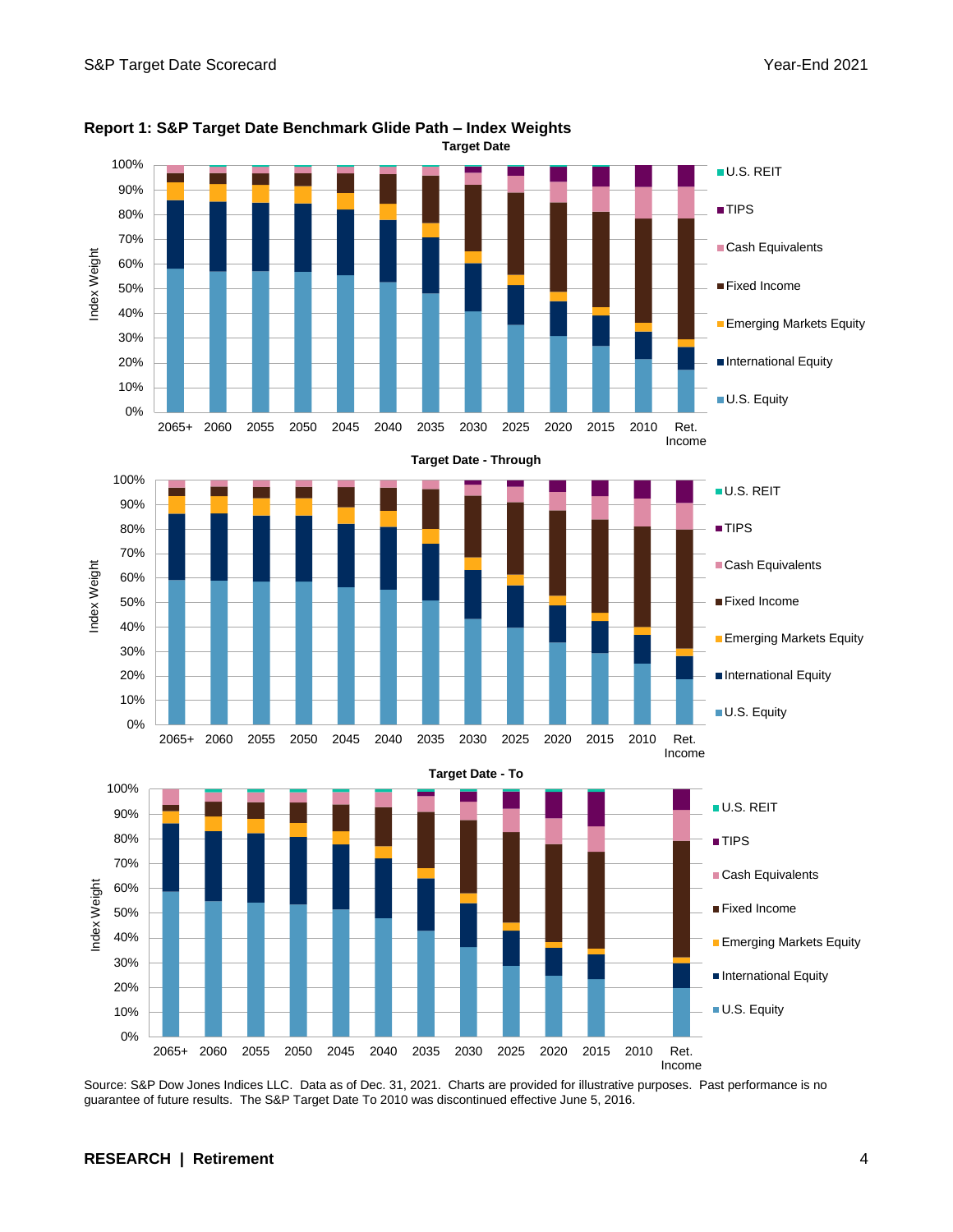

#### **Report 2: Target Date Fund Category Performance**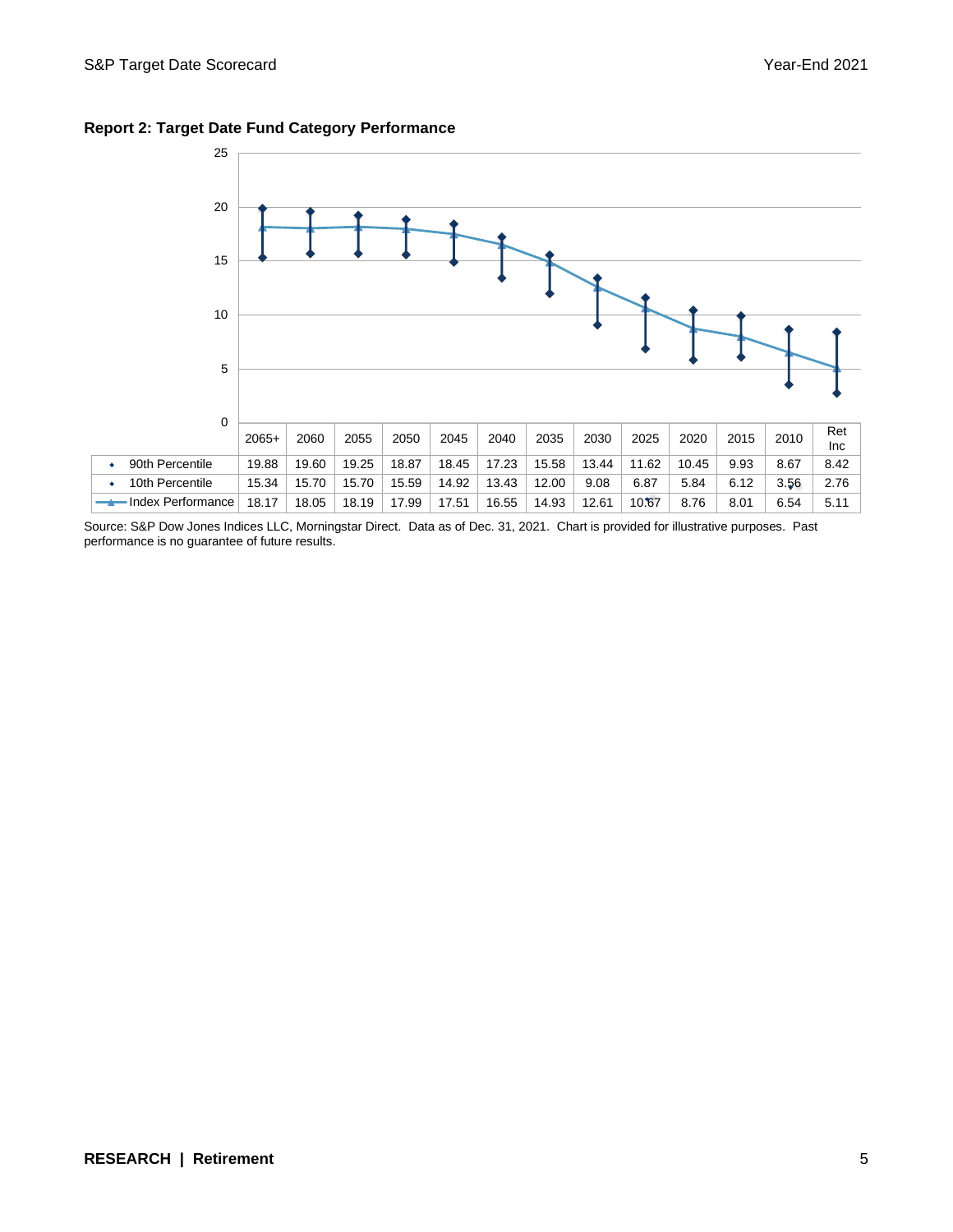| Report 3: Average Target Date Fund Performance |              |                               |                                     |  |  |  |
|------------------------------------------------|--------------|-------------------------------|-------------------------------------|--|--|--|
| <b>CATEGORY</b>                                | ONE-YEAR (%) | THREE-YEAR<br>(ANNUALIZED, %) | <b>FIVE-YEAR</b><br>(ANNUALIZED, %) |  |  |  |
| Ret. Income TDFs (EW)                          | 5.42         | 8.97                          | 6.35                                |  |  |  |
| Ret. Income TDFs (AW)                          | 5.82         | 9.77                          | 6.67                                |  |  |  |
| S&P Target Date Ret. Income                    | 5.11         | 9.03                          | 6.52                                |  |  |  |
| S&P Target Date To Ret. Income                 | 5.89         | 9.44                          | 6.57                                |  |  |  |
| S&P Target Date Through Ret. Income            | 6.07         | 9.90                          | 7.03                                |  |  |  |
|                                                |              |                               |                                     |  |  |  |
| 2010 TDFs (EW)                                 | 6.05         | 10.01                         | 7.29                                |  |  |  |
| 2010 TDFs (AW)                                 | 7.58         | 10.51                         | 7.36                                |  |  |  |
| S&P Target Date 2010                           | 6.54         | 10.22                         | 7.36                                |  |  |  |
| S&P Target Date To 2010*                       |              |                               |                                     |  |  |  |
| S&P Target Date Through 2010                   | 7.46         | 10.88                         | 7.81                                |  |  |  |
|                                                |              |                               |                                     |  |  |  |
| 2015 TDFs (EW)                                 | 7.91         | 11.15                         | 8.04                                |  |  |  |
| 2015 TDFs (AW)                                 | 8.37         | 11.47                         | 8.06                                |  |  |  |
| S&P Target Date 2015                           | 8.01         | 11.19                         | 8.08                                |  |  |  |
| S&P Target Date To 2015                        | 7.41         | 10.19                         | 7.31                                |  |  |  |
| S&P Target Date Through 2015                   | 8.46         | 11.69                         | 8.53                                |  |  |  |
|                                                |              |                               |                                     |  |  |  |
| 2020 TDFs (EW)                                 | 8.22         | 11.77                         | 8.51                                |  |  |  |
| 2020 TDFs (AW)                                 | 9.19         | 12.49                         | 8.77                                |  |  |  |
| S&P Target Date 2020                           | 8.76         | 11.79                         | 8.60                                |  |  |  |
| S&P Target Date To 2020                        | 7.31         | 10.30                         | 7.62                                |  |  |  |
| S&P Target Date Through 2020                   | 9.94         | 13.00                         | 9.37                                |  |  |  |
|                                                |              |                               |                                     |  |  |  |
| 2025 TDFs (EW)                                 | 9.43         | 12.96                         | 9.34                                |  |  |  |
| 2025 TDFs (AW)                                 | 10.31        | 13.95                         | 9.75                                |  |  |  |
| S&P Target Date 2025                           | 10.67        | 13.37                         | 9.65                                |  |  |  |
| S&P Target Date To 2025                        | 9.28         | 12.14                         | 8.80                                |  |  |  |
| S&P Target Date Through 2025                   | 11.80        | 14.35                         | 10.27                               |  |  |  |
|                                                |              |                               |                                     |  |  |  |
| 2030 TDFs (EW)                                 | 11.46        | 14.79                         | 10.59                               |  |  |  |
| 2030 TDFs (AW)                                 | 12.03        | 15.63                         | 10.89                               |  |  |  |
| S&P Target Date 2030                           | 12.61        | 14.90                         | 10.63                               |  |  |  |
| S&P Target Date To 2030                        | 11.58        | 13.92                         | 9.95                                |  |  |  |
| S&P Target Date Through 2030                   | 13.28        | 15.54                         | 11.09                               |  |  |  |

Source: S&P Dow Jones Indices LLC, Morningstar Direct. Data as of Dec. 31, 2021. "EW" indicates equal weighted. "AW" represents asset weighted. Table is provided for illustrative purposes. Past performance is no guarantee of future results. See Glossary for more information. \*The S&P Target Date To 2010 was discontinued effective June 5, 2016.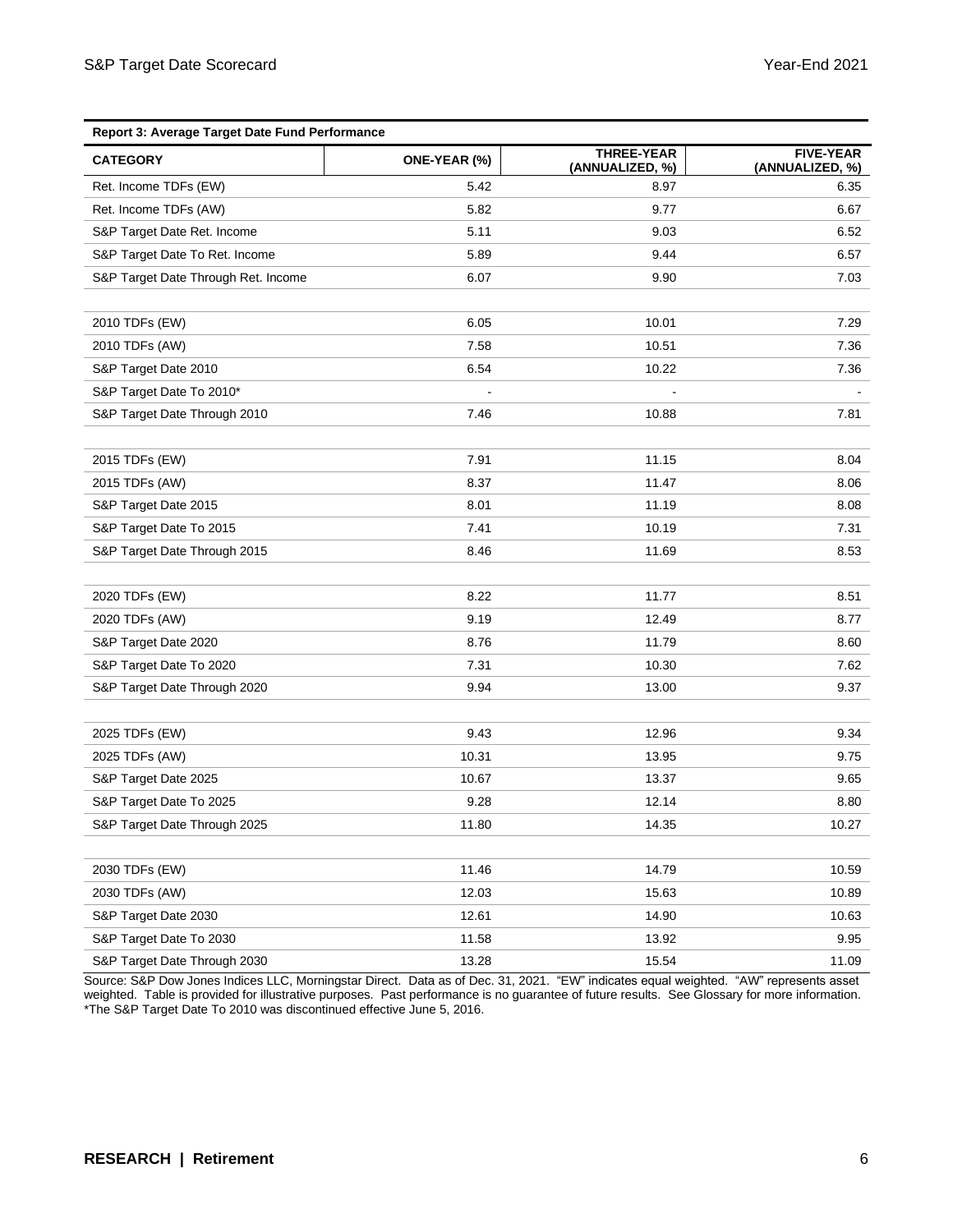| Report 3: Average Target Date Fund Performance (cont.) |              |                                      |                                     |  |  |  |  |
|--------------------------------------------------------|--------------|--------------------------------------|-------------------------------------|--|--|--|--|
| <b>CATEGORY</b>                                        | ONE-YEAR (%) | <b>THREE-YEAR</b><br>(ANNUALIZED, %) | <b>FIVE-YEAR</b><br>(ANNUALIZED, %) |  |  |  |  |
| 2035 TDFs (EW)                                         | 13.76        | 16.60                                | 11.77                               |  |  |  |  |
| 2035 TDFs (AW)                                         | 14.29        | 17.69                                | 12.17                               |  |  |  |  |
| S&P Target Date 2035                                   | 14.93        | 16.56                                | 11.67                               |  |  |  |  |
| S&P Target Date To 2035                                | 13.89        | 15.60                                | 10.95                               |  |  |  |  |
| S&P Target Date Through 2035                           | 15.49        | 17.04                                | 12.08                               |  |  |  |  |
|                                                        |              |                                      |                                     |  |  |  |  |
| 2040 TDFs (EW)                                         | 15.49        | 17.85                                | 12.55                               |  |  |  |  |
| 2040 TDFs (AW)                                         | 15.82        | 18.93                                | 12.91                               |  |  |  |  |
| S&P Target Date 2040                                   | 16.55        | 17.69                                | 12.40                               |  |  |  |  |
| S&P Target Date To 2040                                | 15.54        | 16.65                                | 11.70                               |  |  |  |  |
| S&P Target Date Through 2040                           | 17.13        | 18.20                                | 12.81                               |  |  |  |  |
|                                                        |              |                                      |                                     |  |  |  |  |
| 2045 TDFs (EW)                                         | 16.65        | 18.67                                | 13.06                               |  |  |  |  |
| 2045 TDFs (AW)                                         | 16.54        | 19.49                                | 13.25                               |  |  |  |  |
| S&P Target Date 2045                                   | 17.51        | 18.32                                | 12.81                               |  |  |  |  |
| S&P Target Date To 2045                                | 16.87        | 17.43                                | 12.20                               |  |  |  |  |
| S&P Target Date Through 2045                           | 18.14        | 18.94                                | 13.26                               |  |  |  |  |
|                                                        |              |                                      |                                     |  |  |  |  |
| 2050 TDFs (EW)                                         | 17.07        | 18.97                                | 13.24                               |  |  |  |  |
| 2050 TDFs (AW)                                         | 16.76        | 19.69                                | 13.37                               |  |  |  |  |
| S&P Target Date 2050                                   | 17.99        | 18.66                                | 13.07                               |  |  |  |  |
| S&P Target Date To 2050                                | 17.46        | 17.96                                | 12.56                               |  |  |  |  |
| S&P Target Date Through 2050                           | 18.39        | 19.13                                | 13.41                               |  |  |  |  |
|                                                        |              |                                      |                                     |  |  |  |  |
| 2055 TDFs (EW)                                         | 17.23        | 19.14                                | 13.38                               |  |  |  |  |
| 2055 TDFs (AW)                                         | 16.75        | 19.70                                | 13.41                               |  |  |  |  |
| S&P Target Date 2055                                   | 18.19        | 18.76                                | 13.18                               |  |  |  |  |
| S&P Target Date To 2055                                | 17.82        | 18.02                                | 12.65                               |  |  |  |  |
| S&P Target Date Through 2055                           | 18.52        | 19.20                                | 13.45                               |  |  |  |  |
|                                                        |              |                                      |                                     |  |  |  |  |
| 2060 TDFs (EW)                                         | 17.39        | 19.23                                | 13.45                               |  |  |  |  |
| 2060 TDFs (AW)                                         | 16.77        | 19.78                                | 13.52                               |  |  |  |  |
| S&P Target Date 2060                                   | 18.05        | 18.84                                | 13.28                               |  |  |  |  |
| S&P Target Date To 2060                                | 17.91        | 18.46                                | 12.98                               |  |  |  |  |
| S&P Target Date Through 2060                           | 18.39        | 19.20                                | 13.47                               |  |  |  |  |
|                                                        |              |                                      |                                     |  |  |  |  |
| 2065+ TDFs (EW)**                                      | 17.34        | 19.51                                |                                     |  |  |  |  |
| 2065+ TDFs (AW)**                                      | 16.74        | 19.40                                |                                     |  |  |  |  |
| S&P Target Date 2065+                                  | 18.17        | 18.88                                | 13.30                               |  |  |  |  |
| S&P Target Date To 2065+                               | 18.29        | 18.58                                | 13.05                               |  |  |  |  |
| S&P Target Date Through 2065+                          | 18.46        | 19.22                                | 13.48                               |  |  |  |  |

Source: S&P Dow Jones Indices LLC, Morningstar Direct. Data as of Dec. 31, 2021. "EW" indicates equal weighted. "AW" represents asset weighted. Table is provided for illustrative purposes. Past performance is no guarantee of future results. See Glossary for more information. \*\*Five-year annualized returns for 2065+ TDFs (EW) and 2065+ TDFs (AW) are not available.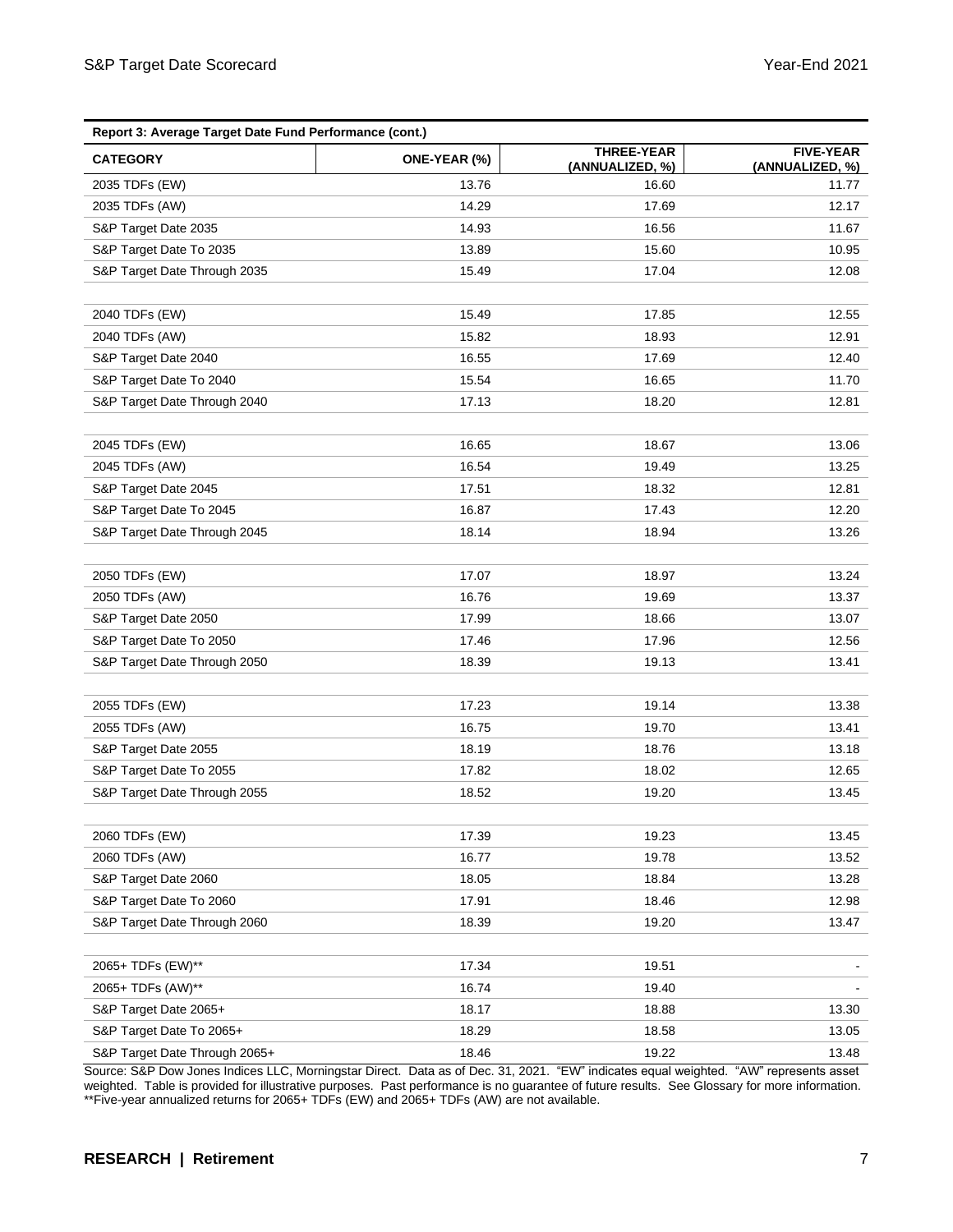

#### **Report 4: Difference in Three-Year Total Return Indices (Through Minus To) by Vintage**

Source: S&P Dow Jones Indices LLC, Morningstar Direct. Data as of Dec. 31, 2021. Chart is provided for illustrative purposes. Past performance is no guarantee of future results.

| <b>Report 5: Quartile Breakpoints of Target Date Funds</b> |                 |               |                 |  |  |
|------------------------------------------------------------|-----------------|---------------|-----------------|--|--|
| <b>FUND CATEGORY</b>                                       | 25th PERCENTILE | <b>MEDIAN</b> | 75th PERCENTILE |  |  |
| <b>ONE-YEAR</b>                                            |                 |               |                 |  |  |
| Ret. Income                                                | 3.23            | 5.80          | 6.76            |  |  |
| Target 2010                                                | 4.38            | 5.65          | 7.64            |  |  |
| Target 2015                                                | 6.88            | 7.85          | 8.96            |  |  |
| Target 2020                                                | 6.97            | 8.59          | 9.55            |  |  |
| Target 2025                                                | 8.56            | 9.74          | 10.73           |  |  |
| Target 2030                                                | 10.82           | 11.54         | 12.63           |  |  |
| Target 2035                                                | 13.03           | 13.87         | 14.60           |  |  |
| Target 2040                                                | 14.79           | 15.78         | 16.41           |  |  |
| Target 2045                                                | 15.88           | 16.73         | 17.52           |  |  |
| Target 2050                                                | 16.26           | 17.00         | 18.01           |  |  |
| Target 2055                                                | 16.44           | 17.19         | 18.10           |  |  |
| Target 2060                                                | 16.50           | 17.32         | 18.19           |  |  |
| Target 2065+                                               | 16.19           | 17.17         | 18.48           |  |  |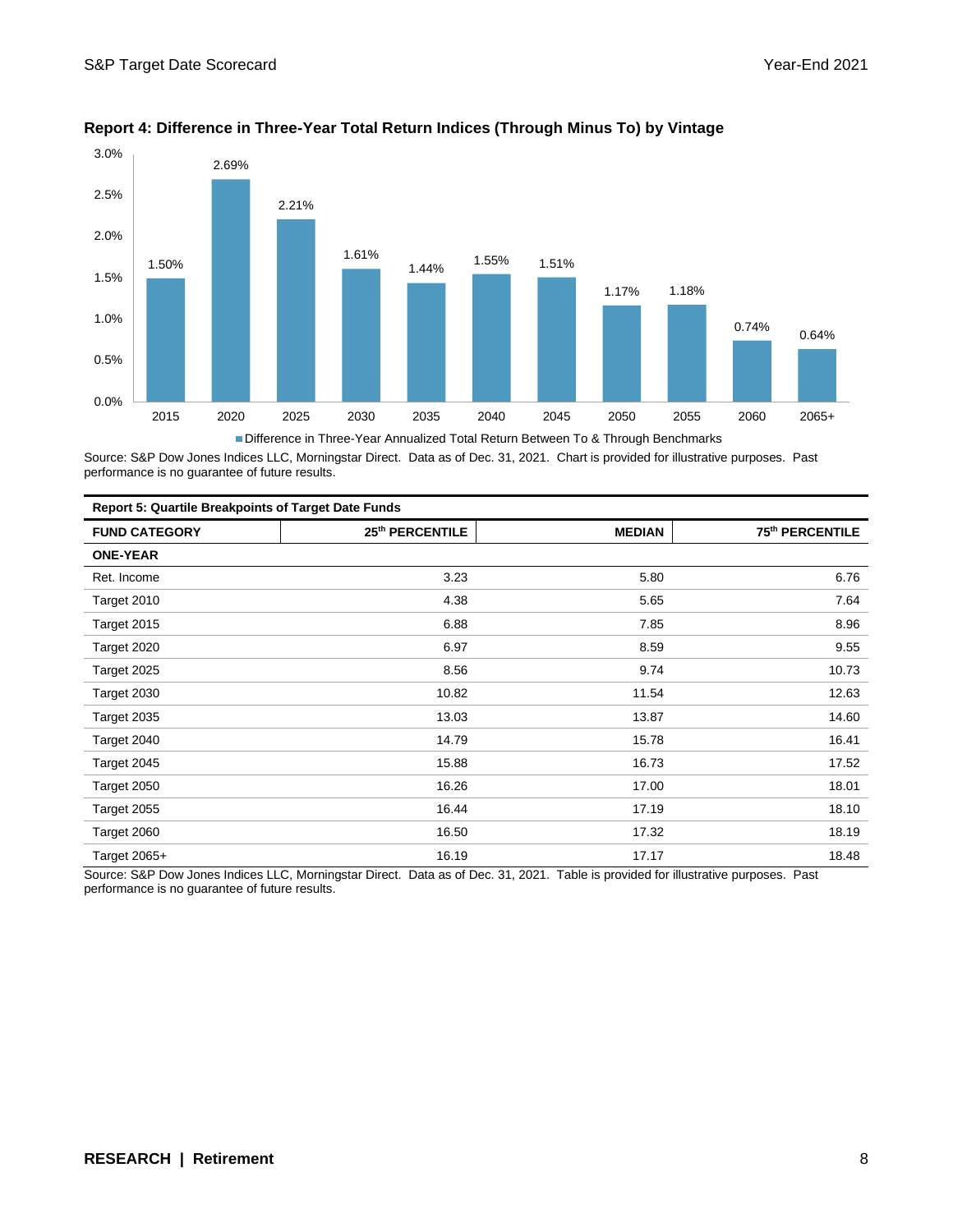| Report 5: Quartile Breakpoints of Target Date Funds (cont.) |                             |                |                             |  |  |  |
|-------------------------------------------------------------|-----------------------------|----------------|-----------------------------|--|--|--|
| <b>FUND CATEGORY</b>                                        | 25 <sup>th</sup> PERCENTILE | <b>MEDIAN</b>  | 75 <sup>th</sup> PERCENTILE |  |  |  |
| THREE-YEAR                                                  |                             |                |                             |  |  |  |
| Ret. Income                                                 | 7.62                        | 9.16           | 10.24                       |  |  |  |
| Target 2010                                                 | 8.77                        | 10.19          | 10.86                       |  |  |  |
| Target 2015                                                 | 10.51                       | 11.50          | 11.94                       |  |  |  |
| Target 2020                                                 | 10.68                       | 12.07          | 13.05                       |  |  |  |
| Target 2025                                                 | 12.46                       | 13.37          | 14.35                       |  |  |  |
| Target 2030                                                 | 14.26                       | 15.16          | 16.02                       |  |  |  |
| Target 2035                                                 | 15.96                       | 16.71          | 17.96                       |  |  |  |
| Target 2040                                                 | 17.13                       | 18.07          | 19.08                       |  |  |  |
| Target 2045                                                 | 18.04                       | 18.92          | 19.64                       |  |  |  |
| Target 2050                                                 | 18.22                       | 19.21          | 19.91                       |  |  |  |
| Target 2055                                                 | 18.30                       | 19.24          | 20.06                       |  |  |  |
| Target 2060                                                 | 18.43                       | 19.41          | 20.10                       |  |  |  |
| Target 2065+                                                | 18.39                       | 19.48          | 20.50                       |  |  |  |
| <b>FIVE-YEAR</b>                                            |                             |                |                             |  |  |  |
| Ret. Income                                                 | 5.75                        | 6.69           | 7.22                        |  |  |  |
| Target 2010                                                 | 6.70                        | 7.52           | 7.85                        |  |  |  |
| Target 2015                                                 | 7.68                        | 8.19           | 8.63                        |  |  |  |
| Target 2020                                                 | 7.79                        | 8.62           | 9.30                        |  |  |  |
| Target 2025                                                 | 8.91                        | 9.59           | 10.33                       |  |  |  |
| Target 2030                                                 | 10.10                       | 10.88          | 11.41                       |  |  |  |
| Target 2035                                                 | 11.21                       | 11.82          | 12.59                       |  |  |  |
| Target 2040                                                 | 12.04                       | 12.63          | 13.31                       |  |  |  |
| Target 2045                                                 | 12.49                       | 13.08          | 13.75                       |  |  |  |
| Target 2050                                                 | 12.66                       | 13.29          | 13.88                       |  |  |  |
| Target 2055                                                 | 12.70                       | 13.30          | 13.96                       |  |  |  |
| Target 2060                                                 | 12.77                       | 13.48          | 14.02                       |  |  |  |
| Target 2065+*                                               |                             | $\blacksquare$ |                             |  |  |  |

Source: S&P Dow Jones Indices LLC, Morningstar Direct. Data as of Dec. 31, 2021. Table is provided for illustrative purposes. Past performance is no guarantee of future results. \*Target 2065+ does not have five-year data.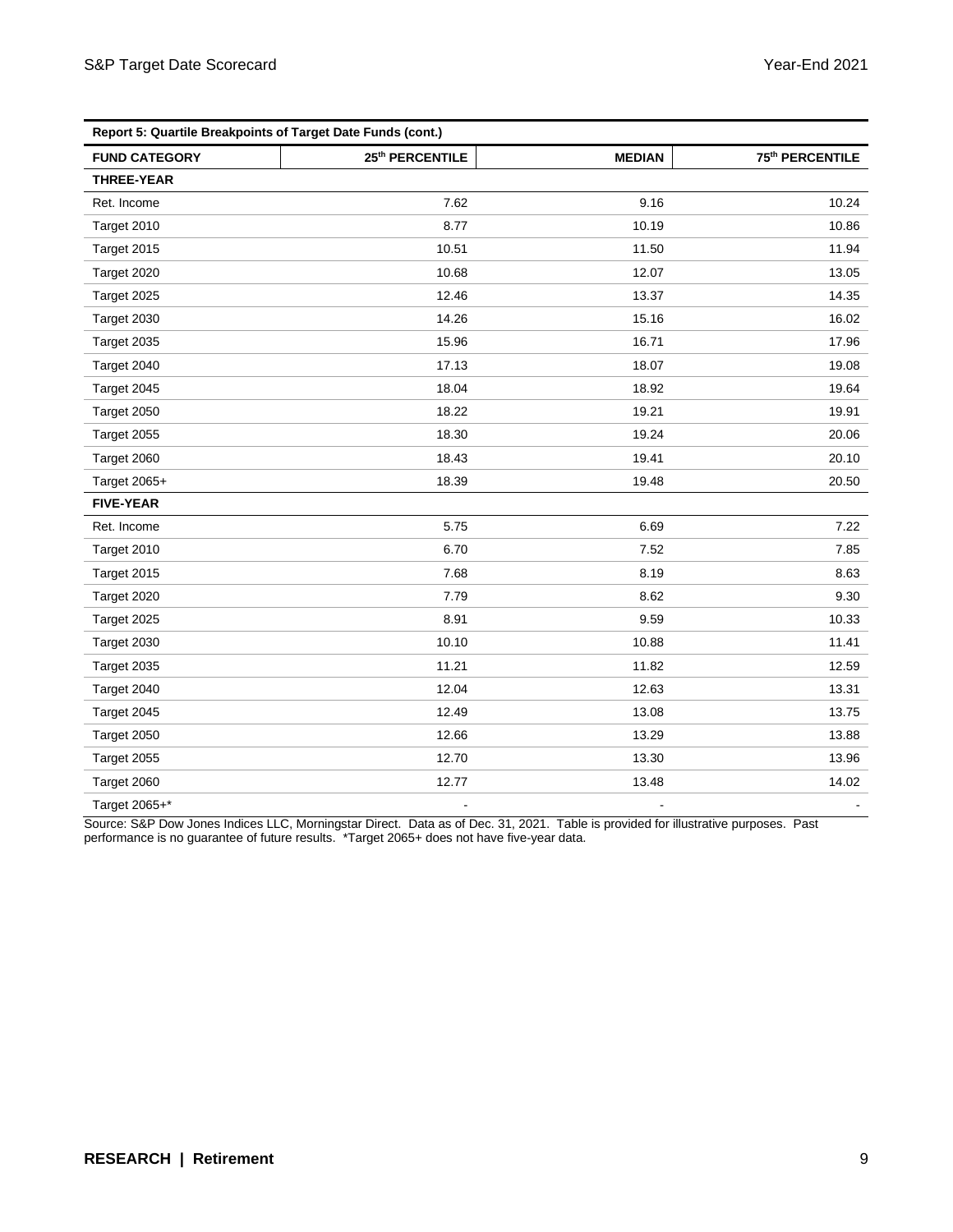

**Report 6: Three-Year Risk/Return by Target Date**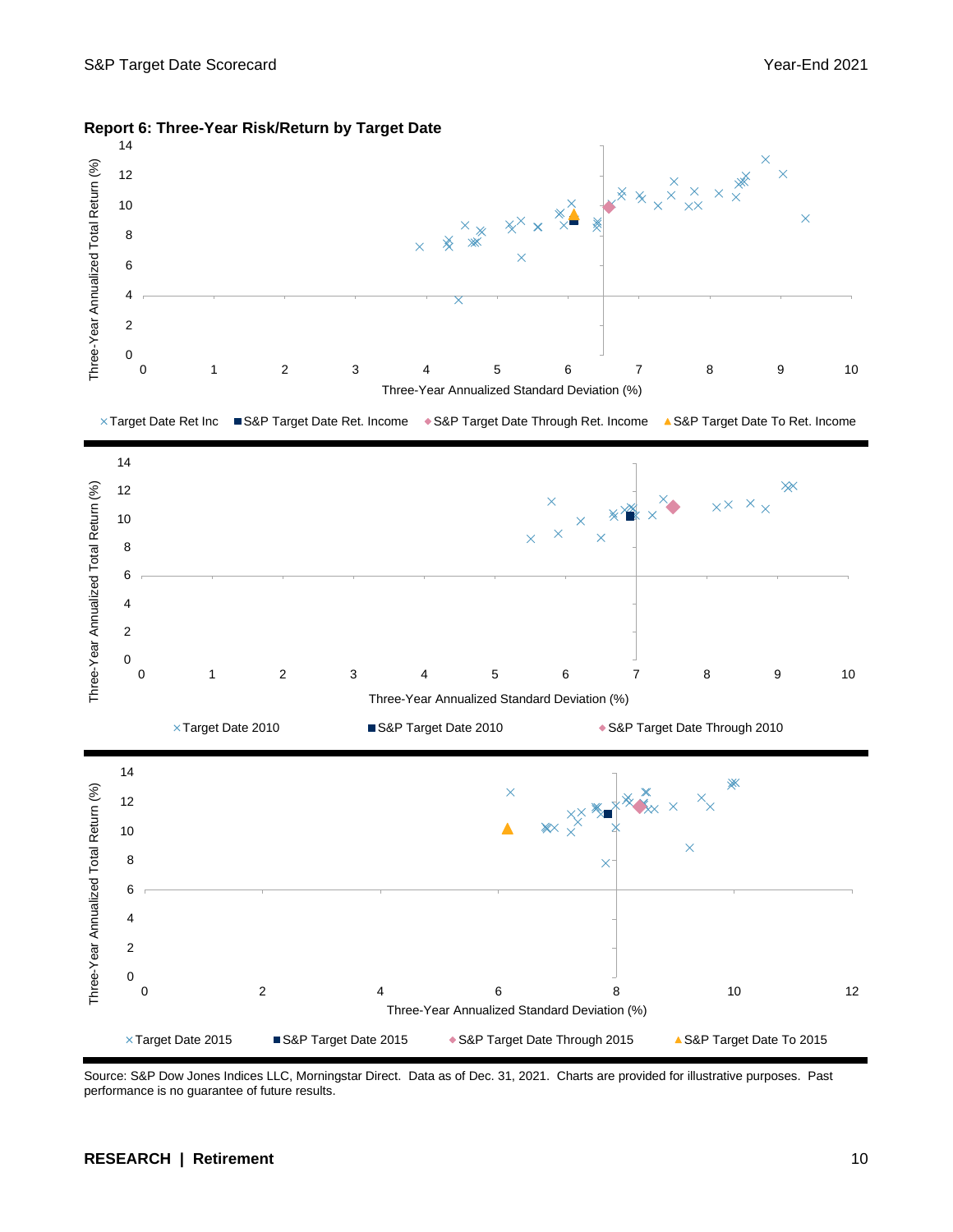

**Report 6: Three-Year Risk/Return by Target Date (cont.)**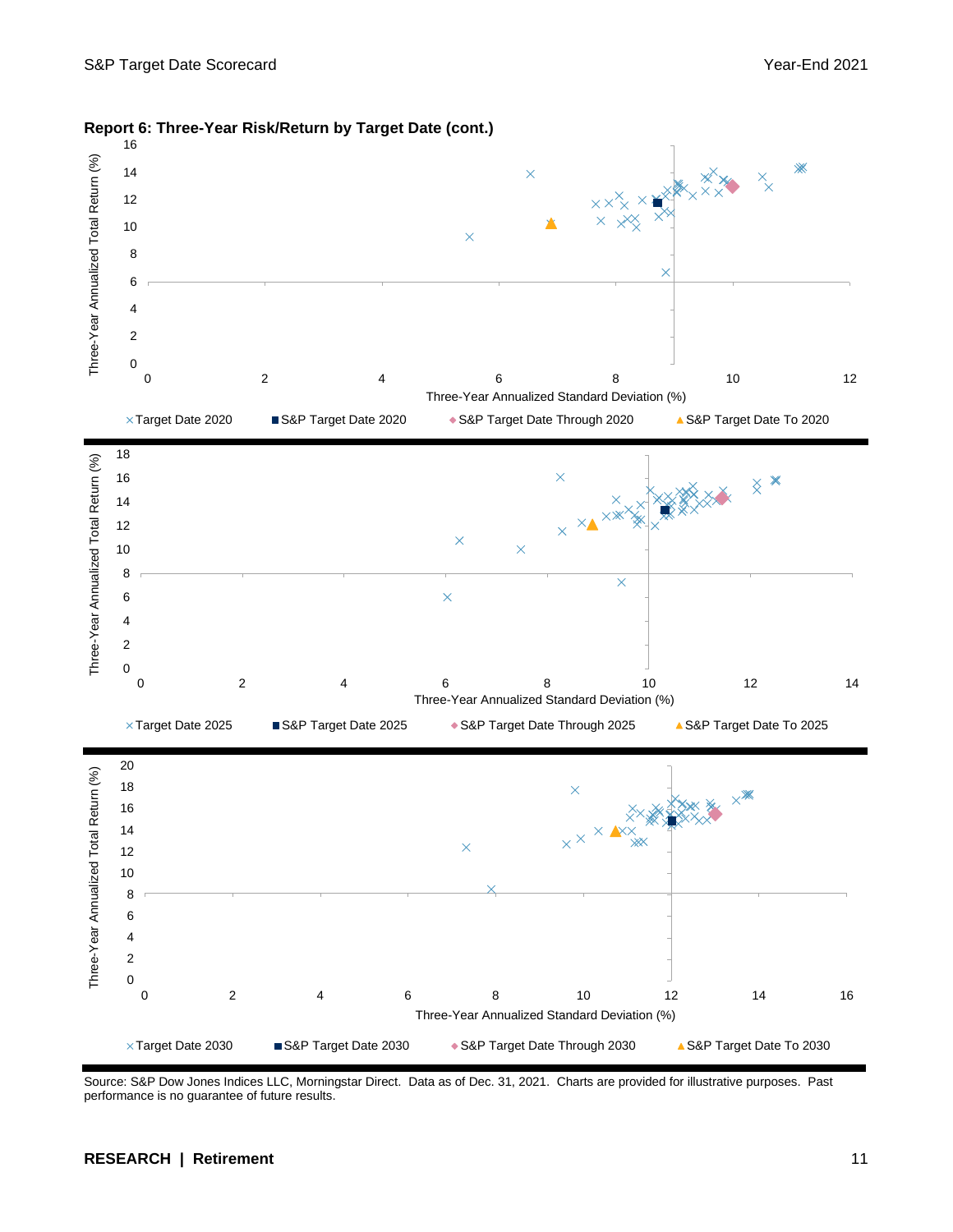

#### **Report 6: Three-Year Risk/Return by Target Date (cont.)**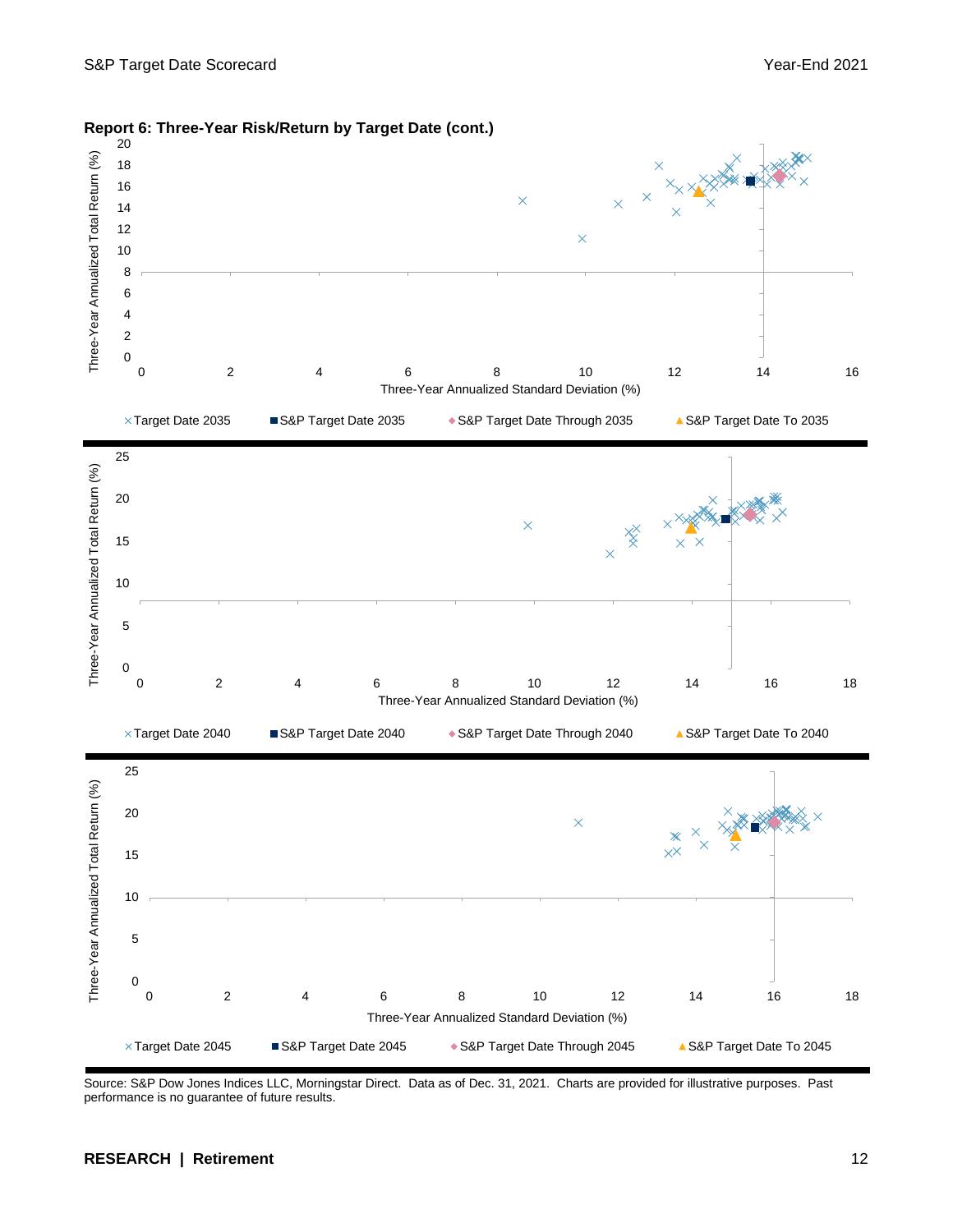

**Report 6: Three-Year Risk/Return by Target Date (cont.)**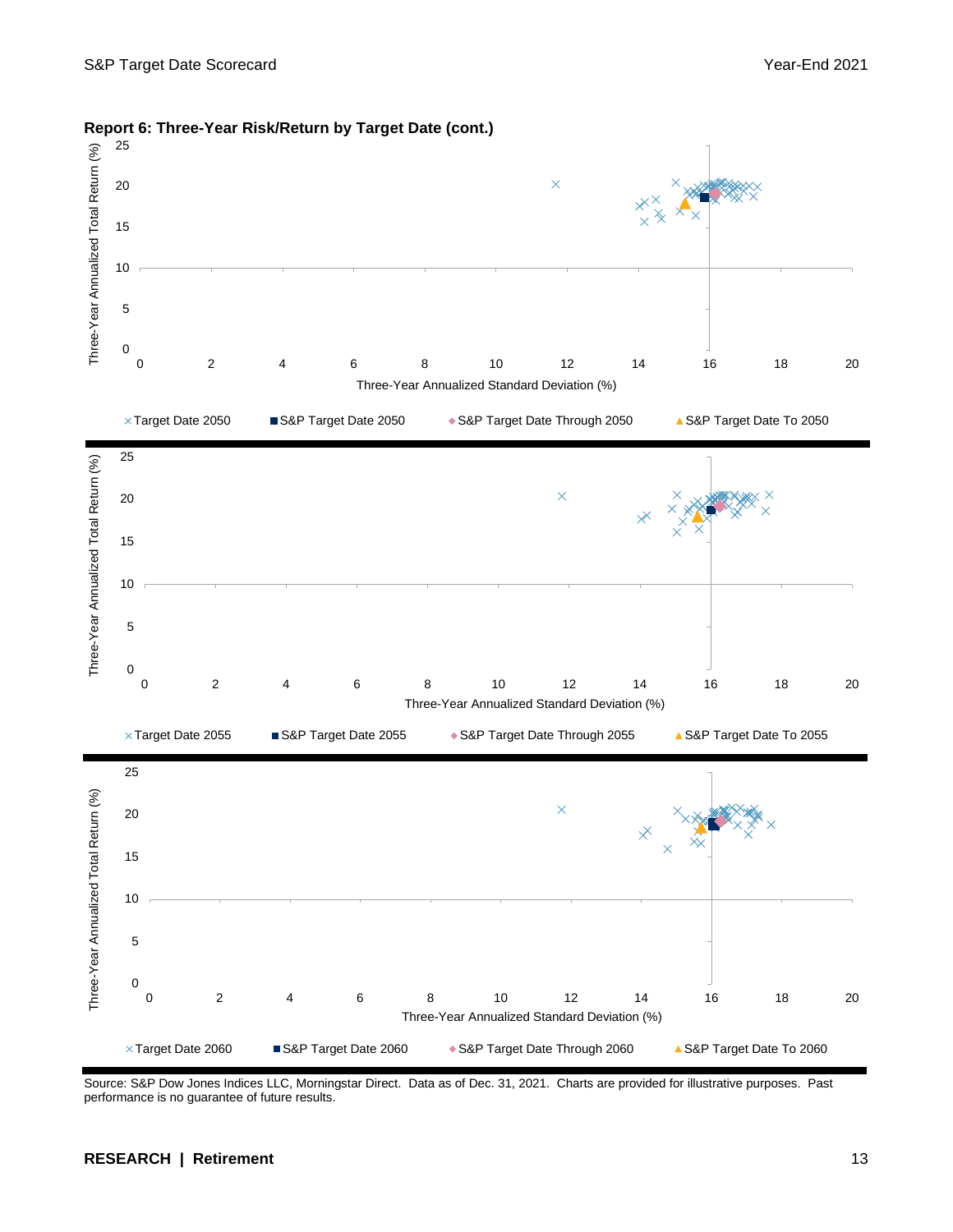

#### **Report 6: Three-Year Risk/Return by Target Date (cont.)**

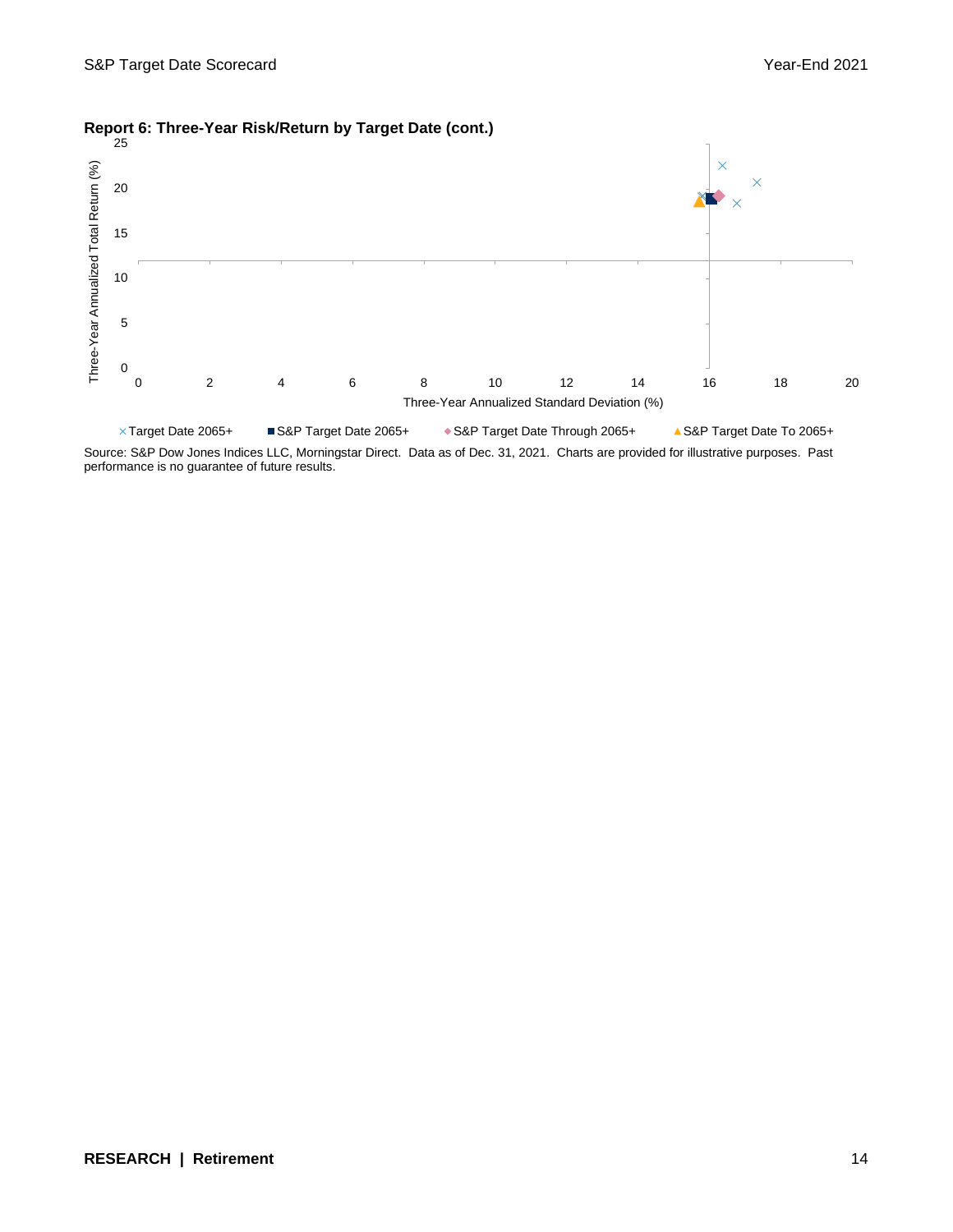### **GLOSSARY**

#### **Equal-Weighted (EW) Average TDF Performance**

Equal-weighted returns for a particular style category are determined by calculating a simple average return of all active share classes in that category in a specific month. The effects of sales charges, or loads, are not included.

#### **Asset-Weighted (AW) Average TDF Performance**

Asset-weighted returns for a particular style category are determined by calculating a weighted average return of all funds in that category in a specific month, with each fund's return weighted by its total net assets. The effects of sales charges, or loads, are not included.

#### **Quartiles Breakpoints**

The  $p<sup>th</sup>$  percentile for a set of data is the value that is greater than or equal to  $p\%$  of the data but less than or equal to (100 - p)% of the data. In other words, it is a value that divides the data into two parts: the lower p% of the values and the upper (100 - p)% of the values. The first quartile is the  $75<sup>th</sup>$ percentile, meaning it is the value separating the elements of a population into the lower 75% and the upper 25%. The second quartile is the  $50<sup>th</sup>$  percentile and the third quartile is the  $25<sup>th</sup>$  percentile. Returns of all share classes, excluding loads, are used to calculate TDF category quartiles for specific time periods.